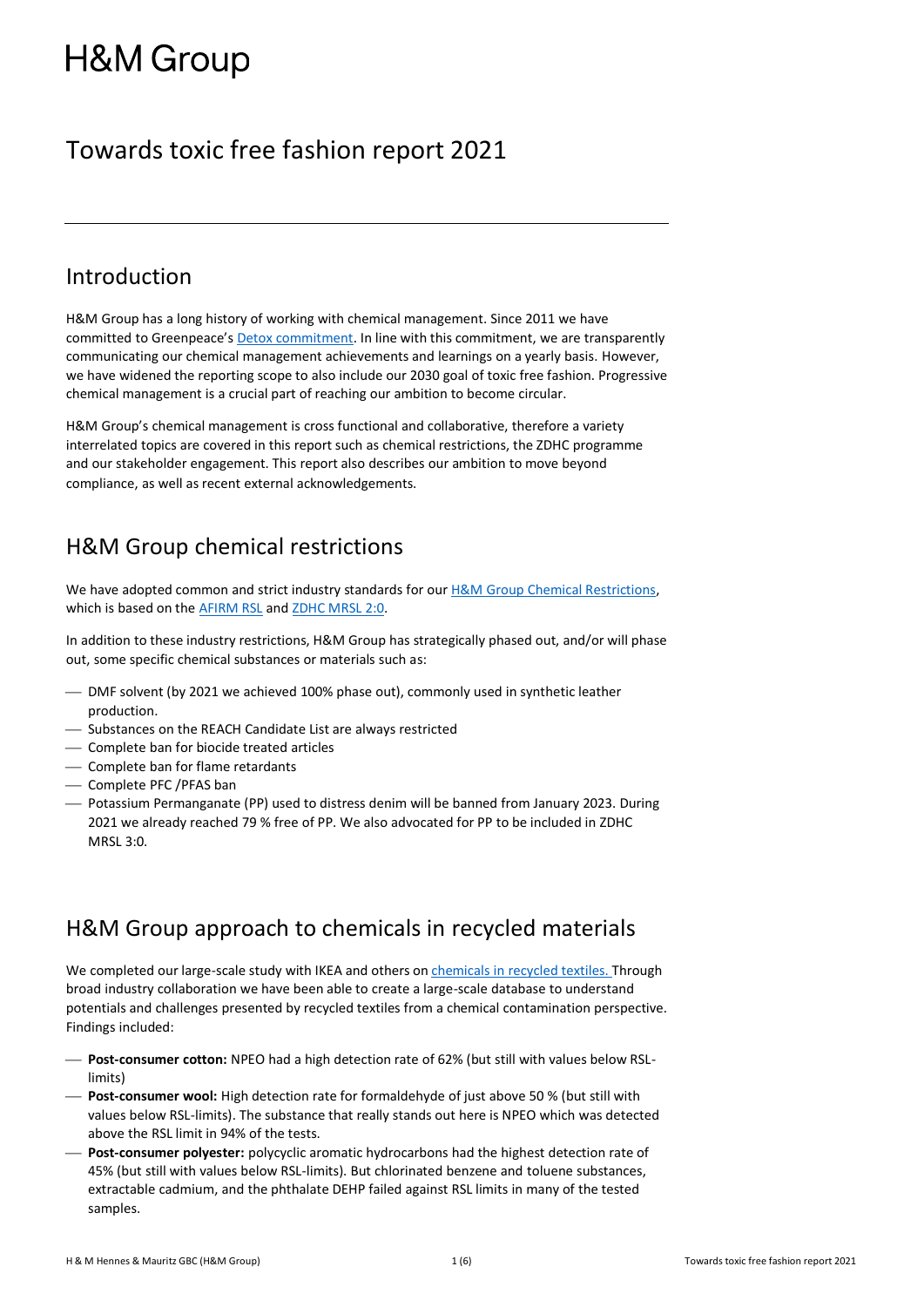We will use the findings to raise awareness concerning the chemical content of recycled textiles and to support legislation around the circular economy. We have also used the data to further develop and improve our internal chemical testing strategies and restrictions.

### ZDHC programmes

Having enrolled all our suppliers in the ZDHC programme [Roadmap To Zero](https://www.roadmaptozero.com/), we continue to monitor waste water as well as our suppliers' input chemicals. We have goals related to our suppliers using the ZDHC Gateway, a database for chemical products fulfilling the ZDHC MRSL. To see our work in practice please watch our [video](https://drive.google.com/file).

### Input chemical management

⎯ We achieved 95 % ZDHC MRSL compliance and will continue to work towards our goal of 100%. Full ZDHC MRSL compliance is proving challenging due to the variety and complexity of our supply chain. Our wide and dynamic product assortment means that our suppliers must use many variations of recipes in their production. Achieving 100% is a complex and concerted effort between us, our suppliers, and their chemical suppliers including the certification bodies that evaluate the chemical compliance.



 $-$  81% ZDHC Gateway utlisation. We believe that the best way to reach 100% ZDHC MRSL compliance is by using the chemicals that are listed on ZDHC's Gateway database. These chemicals are tested and reviewed against ZDHC's standards. This achievement is based on the ZDHC Performance InCheck of our collective supply chain.

### Wastewater testing

- $-$  In 2021 we reached 99.9 % ZDHC MRSL compliance for wastewater across our supply chain.
- ⎯ 98% of our tier one and two suppliers that have on-site effluent treatment plant (ETP) are treated to achieve or exceed ZDHC foundational level discharge limits for BOD, COD and TSS indicating functionality of their ETP system.
- ⎯ We have root cause analysis routines in place to handle each failure to help us and our suppliers reach 100%. By sharing our results, we encourage transparency. All wastewater results are also published on ZDHC's platform, DetoxLive https://www.detox.live/.
- For more specific information on our wastewater testing and the results, please also see our lates[t discharge analysis](https://hmgroup.com/wp-content/uploads/2021/07/Discharge-Analysis-2020.pdf)

# Capacity Building and Chemical Management System

We started our training program with ZDHC Academy platform for Chemical Management System Technical Industry Guide by partnering with Nimkartek. This supported our suppliers to develop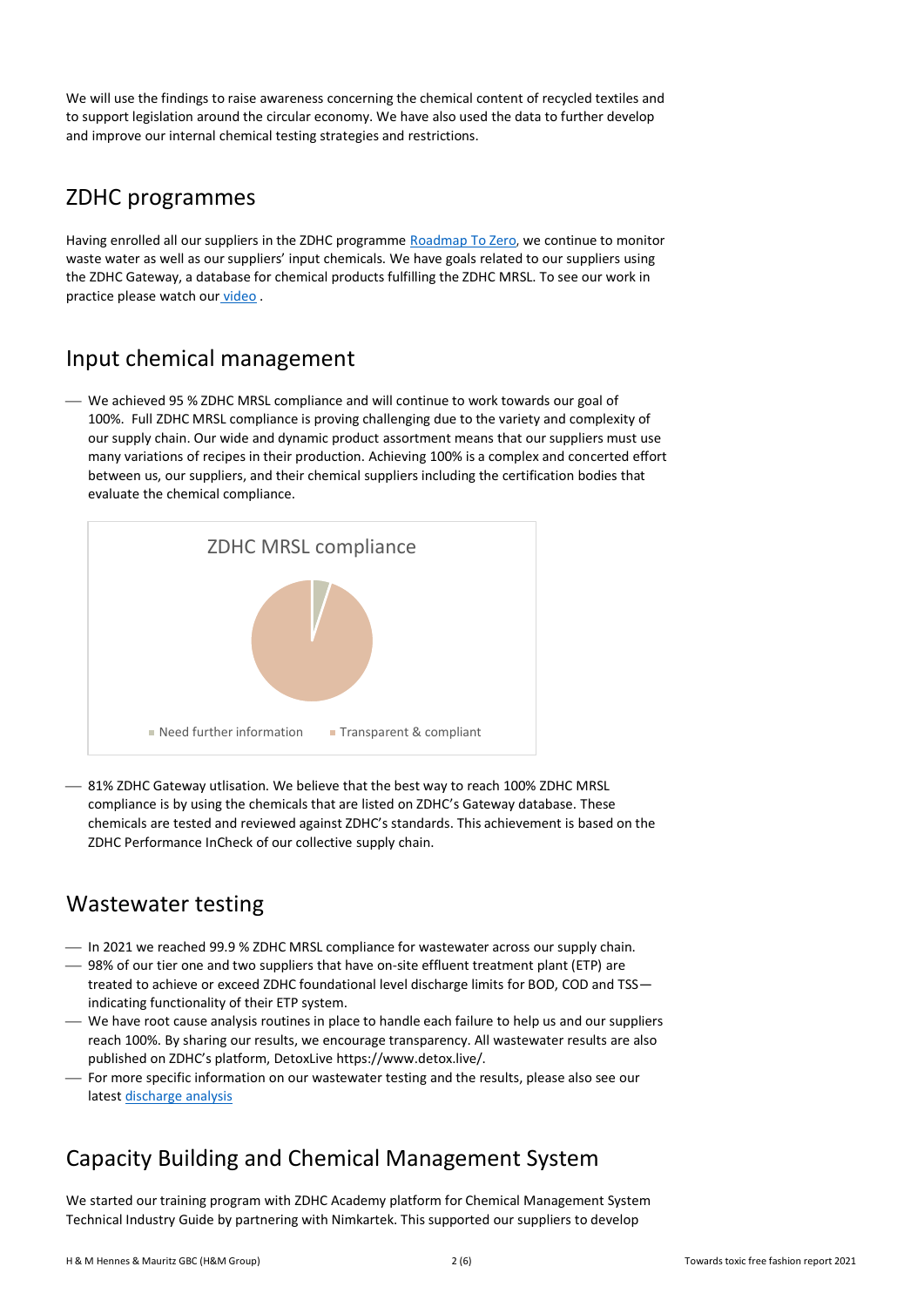their chemical management system for more sustainable production. Additionally, we are training 20 suppliers in Introduction of ZDHC through the ZDHC Academy platform to secure understanding of ZDHC and its programmes for input control, chemical management and output control.

Moreover, we are implementing ZDHC's Supplier to Zero platform with ZDHC's Brand Implementation Support Token in 100 of our suppliers. Supplier to Zero is both an assessment and development platform on chemical management. Participants in the Supplier to Zero programme have access to personalised action plans based on their current condition.

On the local level, we also had various capacity building engagements with our supply chain partners, strengthening our program implementation on the ground.

#### Indonesia

Indonesia team hosted ZDHC Gateway Introduction for local Indonesian chemical suppliers in May 2021 in collaboration with ZDHC South Asia. The intention was to address the gap in the local chemical industry and enable higher usage of ZDHC Gateway because Indonesian suppliers also use local chemical suppliers in their production.

Indonesia team also held one-on-one BVE3 training for 14 new tier 2 suppliers between June 7th – 14th 2021 in collaboration with BV. The idea was to give understanding and technical instructions to these new suppliers regarding BVE3 and how to improve their MRSL compliance.

#### India

India team hosted chemical goals and expectation training for over 50 existing tier one and two in January and February 2021 to improve MRSL compliance and discuss performance gaps in previous years. In March to April 2021, we introduced new tier one and two suppliers to the ZDHC Program and India expanded the program scope to cover footwear, bags and belts suppliers.

Aside from these collective trainings, India team also conducted one-on-one training throughout July to September 2021 to low performing units to improve performance related to input chemical management and chemical management system.

For wastewater quality management, India performed training on Effluent Treatment Plant management for selected suppliers in June 2021 to further secure wastewater quality and public disclosure of the results.

#### Bangladesh

Bangladesh team hosted a training for H&M Kids' suppliers in April 2021 on how to achieve the elevated goal of using ZDHC Gateway, which indicates the suppliers' maturity level on chemical selection.

Aside from this training, Bangladesh also delivered screened chemistry pilot, which included special capacity building in June 2021, on how to scale up screened chemistry and the importance of hazard assessment to fully secure our products are free from hazardous chemicals.

#### **Turkey**

In May 2021, the Turkey team performed detailed technical training on BVE3 input chemical management system, with the focus on how to fully secure ZDHC MRSL compliance and ZDHC Gateway utilisation.

In addition, Turkey also had further engagement in June 2021 with footwear, bags and belts suppliers on program enrollment and implementation, as well as the importance of following industry solutions like ZDHC MRSL and supporting input chemical management system as well as wastewater testing.

#### China

China team hosted a chemical program implementation training in March 2021 regarding input chemical management, focusing on the importance of ZDHC Gateway as the industry's database for reviewed and tested chemicals. The team also highlighted the workflow of ZDHC Wastewater testing with focus on public disclosure through the ZDHC's platform Detox Live.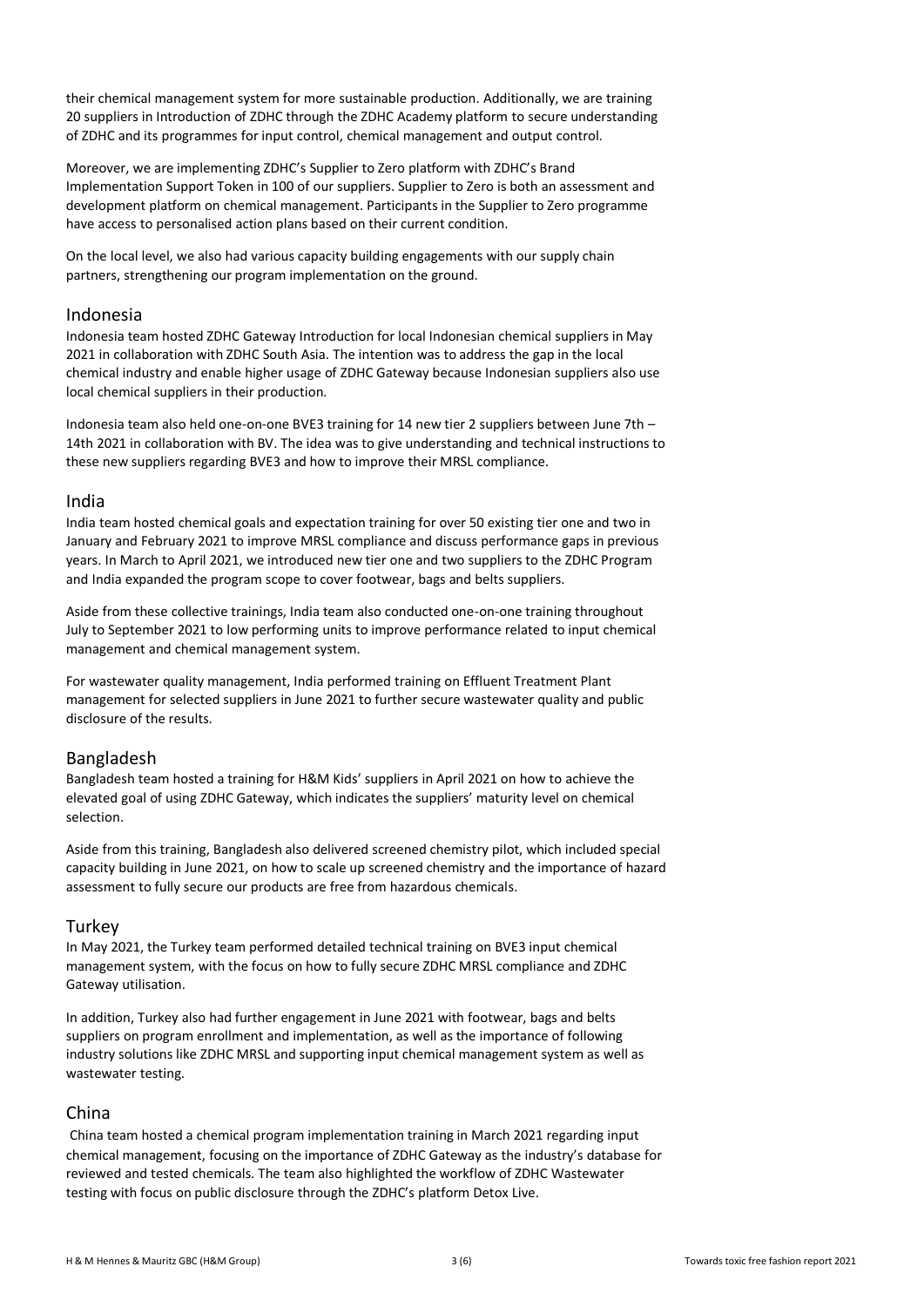Additionally, the China team engaged in intensive capacity building with low performing units throughout May to June 2021 to address the performance gap and improve their understanding on how to achieve better result in chemical program.

In September 2021, China started a pilot on sustainable chemistry and process optimization (SCOPI) with Bluwin Sustainable Textile Solutions (STS) with six units. This project focused on the reviewing recipes to identify chemical substitution for more sustainable process by achieving increase in resource efficiency or minimizing potential of hazardous chemical use.

In addition to our supply chain training, we also constantly improve our internal team's capacity beyond the sustainability scope for our chemical works through webinars and monthly collaborative meetings.

### Moving beyond compliance

We apply a stepwise approach moving beyond MRSL compliant chemicals. RSLs and MRSLs to make sure that specific chemicals of high concern are not used in products or processes. However, RSLs and testing do not provide any information about the safety of the chemicals present in a formulation, nor do they allow brands to make informed comparisons of chemicals to select preferred chemicals or identify chemicals for phase out.

To address thislack of transparency, we have adopted "screened chemistry v3"as our preferred methodology to ensure safe chemicals while protecting intellectual property. This program is the result of a collaboration that aligned LS&Co.'s *Screened Chemistry Program* and Nike's *Chemistry Assessment Program.* Aligning these two programs facilitates the widespread implementation of safer chemical selection and informed substitution.

### Implementing screened chemistry

- ⎯ We have adopted screened chemistry methodology as our way to assure safer alternatives in substitutions for textile and leather.
- $-$  In line with our approach, we have engaged with peers and experts to pilot version 3 of the screened chemistry methodology, which includes prints and dyes.
- ⎯ We also mapped prevalence of screened chemistry certified in our denim supply chain and will use the learnings to scale coverage with these suppliers.

### Engagement

#### Public Affairs

We engaged in the EU chemical strategy and advocated for a common hazard assessment methodology to enable us to choose the best available chemicals from a hazard perspective. Read more about our position on safe-by-design chemicals definition to drive the circular econom[y on](https://chemsec.org/hm-groups-position-on-safe-by-design-chemicals-definition-to-drive-circular-economy/)  [ChemSec](https://chemsec.org/hm-groups-position-on-safe-by-design-chemicals-definition-to-drive-circular-economy/)*.*

Additionally, we advocated for inclusion of more hazard endpoints in CLP (ED, Combinatory endpoint such as PMT) to enable scientifically correct and up to date hazard assessment. Through our collaboration with the Ellen MacArthur Foundation's Jeans Redesign Project we voiced our concern and need for inclusion of screened chemistry criteria: As a result, it is now included as "optional", which we see as a great step towards more transparency on chemicals to enable brands choosing the best ones.

### Collaboration

- We continued to collaborate with ZDHC through the brand advisory group and in task teams relating to safer chemistry, MRSL review, wastewater guideline and solvent task team.
- ⎯ We are members of the AFIRM steering committee as well as the RSL, data management, public policy and compliance strategy committees.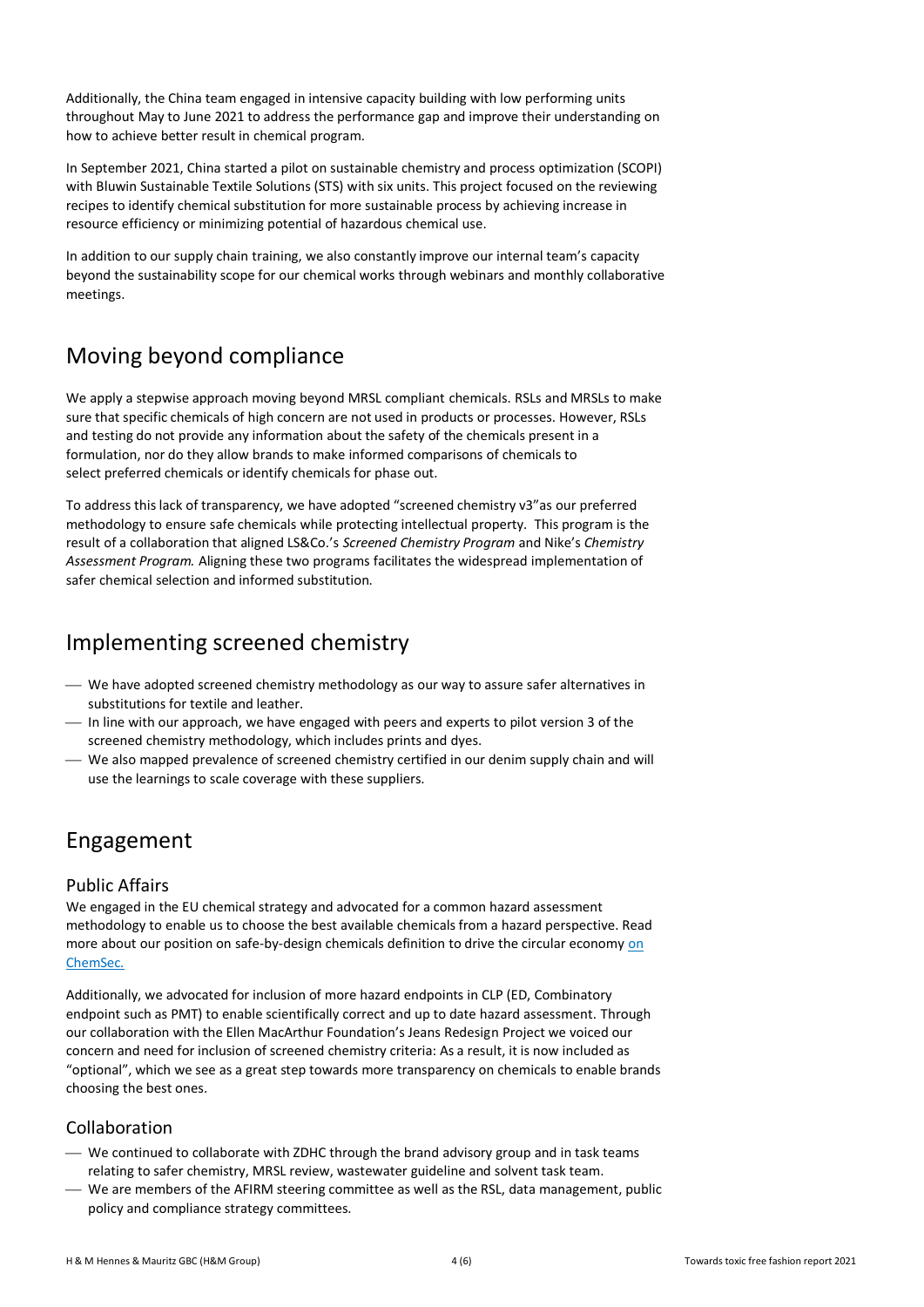- ⎯ We actively participate in [ChemSec](https://chemsec.org/business-and-investors/chemsec-business-group/) business group to share and exchange knowledge on cross industry chemical management. For example, we shared our way of working with mapping of EDC and PFAS with the other brands.
- ⎯ We are part of the SAC FEM task team to develop FEM 4.0 chapter on chemical management. Here we aim to improve application and accuracy of the scores to reflect the current industry situation. We also want to promote stronger industry alignment through ZDHC's Supplier to Zero platform.

# External acknowledgement

Our chemical program was awarded 'Aspirational Level' during the annual assessment of the Brands to Zero leader programme. Out of the 30 ZDHC contributor brands, five achieved this level. (reference: [www.roadmaptozero.com/brands-to-zero\)](https://eur03.safelinks.protection.outlook.com/?url=http%3A%2F%2Fwww.roadmaptozero.com%2Fbrands-to-zero&data=04%7C01%7CYlva.Weissbach%40hm.com%7C944b8973dbea4940347b08d9ed710c5b%7C30f5234446634c2ebab361bf24ebbed8%7C0%7C0%7C637801892069916770%7CUnknown%7CTWFpbGZsb3d8eyJWIjoiMC4wLjAwMDAiLCJQIjoiV2luMzIiLCJBTiI6Ik1haWwiLCJXVCI6Mn0%3D%7C3000&sdata=HUaMObEHz4KOEdvjQ2oWp7XbrLfb%2Fd87yeUa1C%2BzWoE%3D&reserved=0)

In the report [Fashion Fairytale,](https://www.greenpeace.de/publikationen/20211122-greenpeace-detox-fashion-fairytale-engl-pt2_0.pdf) Greenpeace follows up on brands that aligned with the detox commitment as well as pledged to slow and close the loop.

Greenpeace comments, "the majority of the brands keep up the implementation and transparent reporting of their detox commitments. The trend towards zero discharge continues, even though more work by the entire industry needs to be done to achieve it completely." They also state, "More than half of the brands ensure that their suppliers publish wastewater data for 80% - 100% of their wet processing facilities at least once a year". We are one of the top brands leading the way and testing all our suppliers.

# Our Circular Approach

Below covers some of our progress during 2021. For more specific information on our work related to resource use and circular impact please see our [circularity pages on our website.](https://hmgroup.com/sustainability/circular-and-climate-positive/circularity/)

### Circular Products

- ⎯ Big progress towards our 2030 material goal, including strong progress on increasing share of recycled materials. Results will be published shortly in our annual sustainability report.
- Officially [launched the first version of the Circulator,](https://hmgroup.com/news/hm-group-launches-circular-design-tool-circulator/) our circular design guide and tool.
- First collections launched using Circulator bot[h H&M brand](https://www2.hm.com/en_ie/free-form-campaigns/2094-circular-design-story-w.html) and [Monki.](https://www.monki.com/we-are-monki/planet-power/about-planet-power/projects/wearloverecycle/)
- $-$  H&M brand, Weekday and Monki confirmed participation of [Jeans Redesign](https://ellenmacarthurfoundation.org/news/industry-leaders-continue-the-jeans-redesign-journey) version 2

### Circular Supply Chain

- H&M Group and IKEA study, as detailed above
- **-** Joined [Sorting for Circularity project](https://fashionforgood.com/our_news/sorting-for-circularity-fashion-for-good-launches-new-project-to-drive-textile-recycling/) with Fashion for Good
- ⎯ [Circular Fashion Partnership](https://www.globalfashionagenda.com/explaining-the-circular-fashion-partnership/) with GFA and Reverse Resources

#### Circular Customer Journeys

Access: Offering customers different ways to enjoy and experience fashion, while keeping products in circulation for as long as possible.

We expanded ways for customers to purchase pre-loved products:

- $-$  H&M Group is a majority shareholder in Sellpy.
- ⎯ Customers in 24 markets can now shop second-hand garments through Sellpy, and customers in four markets can sell at Sellpy.
- $-$  In seven markets H&M has a H&M X Sellpy collaboration on the website.
- $-$  H&M customers in Sweden can no[w shop second-hand garments](https://www2.hm.com/sv_se/dam/resell/pre-loved.html) from multiple brands alongside new H&M garments. The customer will find a curated assortment from Sellpys website that is integrated on hm.com
- $-$  Customers in three markets can now [buy and sell pre-owned clothes](https://www.cosresell.com/) through our collaboration with business technology provider Reflaunt. H&M launche[d H&M Rewear](https://rewear.hm.com/) in Canada, while COS offers COS Resell in Germany and the United Kingdom.